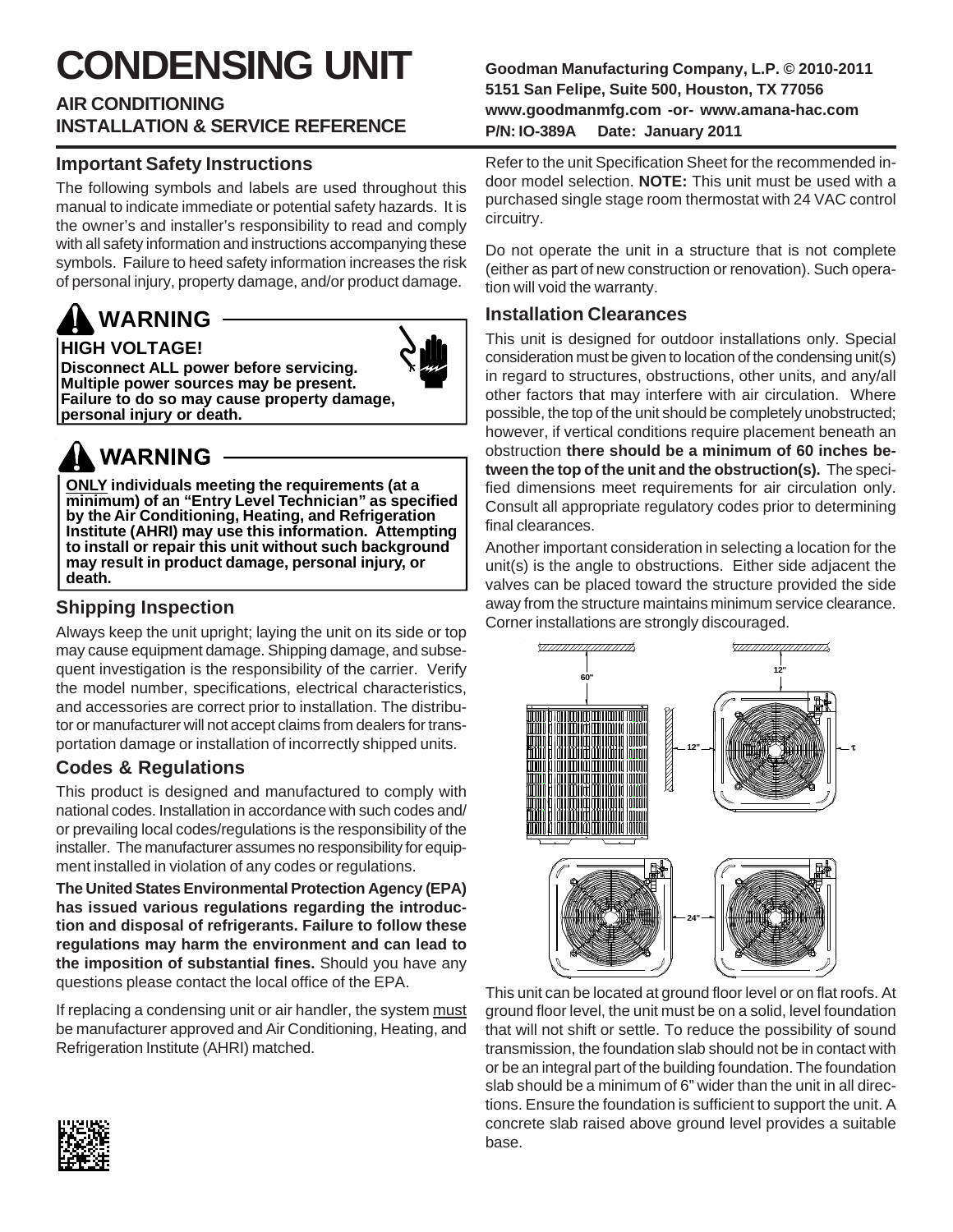The selected site should be no greater than 50' below or 70' above the evaporator section. For optimum performance, the minimum length interconnecting tubing is preferred. When possible minimize the amount of bends and turns.

### **Rooftop Installations**

If it is necessary to install this unit on a roof structure, ensure the roof structure can support the weight and that proper consideration is given to the weather-tight integrity of the roof. Since the unit can vibrate during operation, sound vibration transmission should be considered when installing the unit. Vibration absorbing pads or springs can be installed between the condensing unit legs or frame and the roof mounting assembly to reduce noise vibration.

### **Rigging**

**WARNING** 

**To avoid possible injury or death, all panels must be in position and secured before lifting this equipment**



Use field-supplied spreader bars when lifting the unit to minimize the possibility of lifting cable/straps damage. To protect the cabinet louvers, use protective material such as plywood behind the cable/straps. Arrange the straps to form a central suspension point. **NOTE:** When raising and setting the unit, observe all safety rules. Remove shipping skid and all protection and lifting material after the unit is in place.

### **Safe Refrigerant Handling**

While these items will not cover every conceivable situation, they should serve as a useful guide.

### **WARNING**

**Refrigerants are heavier than air. They can "push out" the oxygen in your lungs or in any enclosed space.To avoid possible difficulty in breathing or death:**

- **Never purge refrigerant into an enclosed room or space. By law, all refrigerants must be reclaimed.**
- **If an indoor leak is suspected, throughly ventilate the area before beginning work.**
- **Liquid refrigerant can be very cold. To avoid possible frostbite or blindness, avoid contact and wear gloves and goggles. If liquid refrigerant does contact your skin or eyes, seek medical help immediately.**
- **Always follow EPA regulations. Never burn refrig erant, as poisonous gas will be produced.**

### **WARNING**

**To avoid possible explosion:**

- **Never apply flame or steam to a refrigerant cylinder. If you must heat a cylinder for faster charging, partially immerse it in warm water.**
- **Never fill a cylinder more than 80% full of liquid re frigerant.** •
- **Never add anything other than R410A to an R-410A cylinder. The service equipment used must be listed or certified for the type of refrigerant used.**
- **Store cylinders in a cool, dry place. Never use a cy linder as a platform or a roller.**

## **WARNING**

**To avoid possible explosion, use only returnable (not disposable) service cylinders when removing refrigerant from a system.**

- **Ensure the cylinder is free of damage which could lead to a leak or explosion.**
- **Ensure the hydrostatic test date does not exceed 5 years.**
- **Ensure the pressure rating meets or exceeds 400 lbs.**

**When in doubt, do not use cylinder.**

### **Refrigerant Lines**

**NOTE:** For improved refrigerant management, equip the evaporator coil with a field-supplied thermal expansion valve (TXV) and the liquid line with a field-supplied liquid line solenoid. Ensure the solenoid is installed as close as possible to the evaporator coil to prevent refrigeration migration in the compressor "OFF" cycle.

Use only refrigerant grade (dehydrated and sealed) copper tubing to connect the condensing unit with the indoor evaporator. After cutting the tubing, install plugs to keep refrigerant tubing clean and dry prior to and during installation. Tubing should always be cut square keeping ends round and free from burrs. Clean the tubing to prevent contamination.

Do NOT let refrigerant lines come in direct contact with plumbing, ductwork, floor joists, wall studs, floors, and walls. When running refrigerant lines through a foundation or wall, openings should allow for sound and vibration absorbing material to be placed or installed between tubing and foundation. Any gap between foundation or wall and refrigerant lines should be filled with a pliable silicon-based caulk, RTV or a vibration damping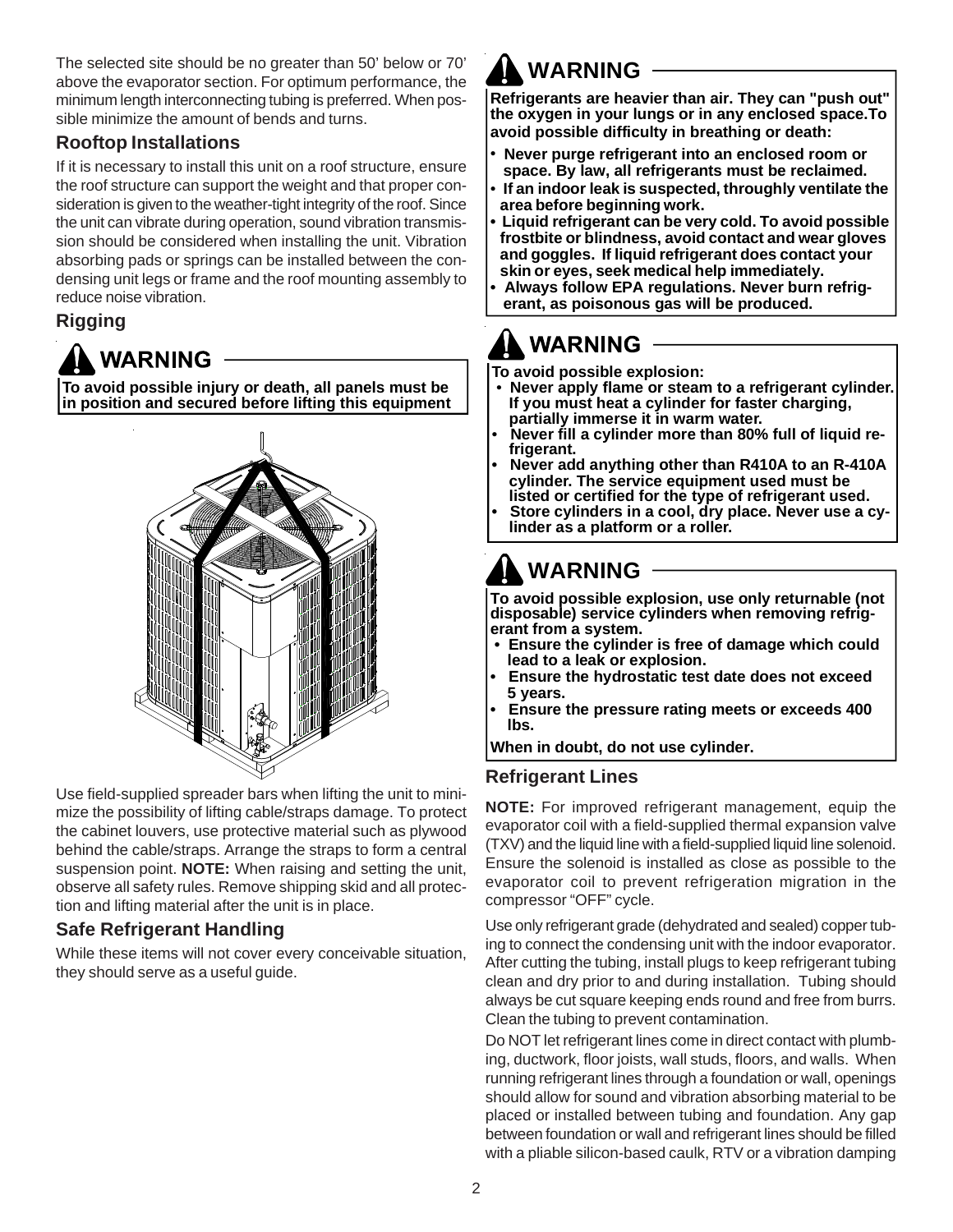material. Avoid suspending refrigerant tubing from joists and studs with rigid wire or straps that would come in contact with the tubing. Use an insulated or suspension type hanger. Keep both lines separate and always insulate the suction line.

|                  | <b>REFRIGERANT LINE LENGTH (ft)</b> |     |            |     |             |     |  |
|------------------|-------------------------------------|-----|------------|-----|-------------|-----|--|
| <b>Cond Unit</b> | $0 - 24$                            |     | $25 - 49*$ |     | $50 - 74**$ |     |  |
| (Tons)           | Line Diameter (In. OD)              |     |            |     |             |     |  |
|                  | <b>Suct</b>                         | Lia | Suct       | Lig | <b>Suct</b> | Lig |  |
| 71/2             | 13/8                                | 5/8 | 13/8       | 5/8 | 13/8        | 5/8 |  |
| 10               | 1.3/8                               | 5/8 | 15/8       | 5/8 | 1.5/8       | 5/8 |  |

\* Full rating line size

\*\* These sizes are suitable for line lengths of 74 feet or less. For lines greater than 74 feet in length or vertical elevation changes more than 50 feet, **contact your distributor for assistance.**







Mounting the evaporator coil above the condensing unit will require an inverted loop in the suction line adjacent or near the connection to the evaporator. The top of the loop must be slightly higher than the top of the coil.



Mounting the condensing unit above the evaporator coil will require an oil trap in the suction line. Install one oil trap at the evaporator, for a height difference of more than 15 feet between indoor and outdoor units.



Insulation is necessary to prevent condensation from forming and dropping from the suction line. Armflex (or satisfactory equivalent) with 3/8" min. wall thickness is recommended. In severe conditions (hot, high humidity areas) 1/2" insulation may be required. Insulation must be installed in a manner which protects tubing from damage and contamination.

Where possible, drain as much residual compressor oil from existing systems, lines, and traps; pay close attention to low areas where oil may collect. **NOTE:** If changing refrigerant types, ensure the indoor coil and metering device is compatible with the type of refrigerant being used; otherwise, the indoor coil must be replaced. To facilitate oil return to the compressor, a horizontal suction line should be pitched (1/2" per 10' toward the condensing unit.

#### *Filter Drier and Sight Glass*

A liquid line filter drier is factory installed. Field-install the supplied sight glass/moisture indicator on the liquid line as close as practical to the service valve.

### **Burying Refrigerant Lines**

If burying refrigerant lines can not be avoided, use the following checklist.

- 1. Insulate liquid and suction lines separately.
- 2. Enclose all underground portions of the refrigerant lines in waterproof material (conduit or pipe) sealing the ends where tubing enters/exits the enclosure.
- 3. If the lines must pass under or through a concrete slab, ensure lines are adequately protected and sealed.

### **Refrigerant Line Connections**

- **IMPORTANT**: To avoid overheating the service valve, TXV valve, or filter drier while brazing, wrap the component with a wet rag, or use a thermal heat trap compound as recommended by the compound manufacturer. Use a brazing alloy of 2% minimum silver content. Do not use flux.
- 1. The ends of the refrigerant lines must be cut square, deburred, cleaned, and be round and free from nicks or dents. Any other condition increases the chance of a refrigerant leak.
- 2. This unit is factory shipped with 2 lbs. of R-410A holding charge. "Sweep" the refrigerant line with nitrogen or inert gas during brazing to prevent the formation of copperoxide inside the refrigerant lines.
- 3. After brazing, quench the joints with water or a wet cloth to prevent overheating of the service valve.
- 4. Ensure the filter drier paint finish is intact after brazing. If the paint of the steel filter drier has been burned or chipped, repaint or treat with a rust preventative. This is especially important on suction line filter driers which are continually wet when the unit is operating.

**NOTE:** Be careful not to kink or dent refrigerant lines. Kinked or dented lines will cause poor performance or compressor damage.

Do NOT make final refrigerant line connection until plugs are removed from refrigerant tubing.

**NOTE:** Before brazing, verify indoor piston size by checking the piston kit chart packaged with indoor unit.

### **Leak Testing (Nitrogen or Nitrogen-Traced)**

### **WARNING**

**To avoid the risk of fire or explosion, never use oxygen, high pressure air or flammable gases for leak testing of a refrigeration system.**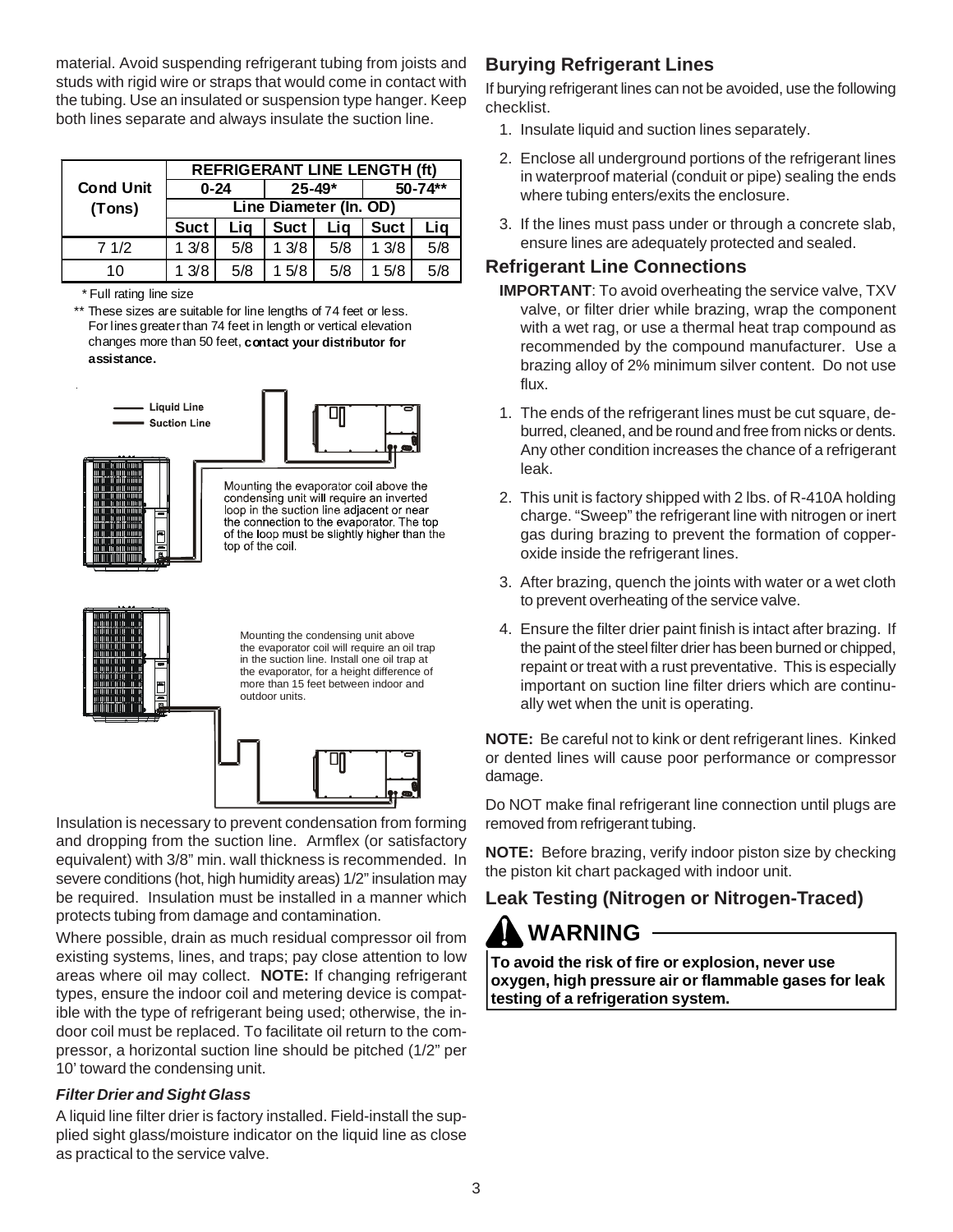# **WARNING**

**To avoid possible explosion, the line from the nitrogen cylinder must include a pressure regulator and a pressure relief valve. The pressure relief valve must be set to open at no more than 150 psig.**

Pressure test the system using dry nitrogen and soapy water to locate leaks. If you wish to use a leak detector, charge the system to 10 psi using the appropriate refrigerant then use nitrogen to finish charging the system to working pressure then apply the detector to suspect areas. If leaks are found, repair them. After repair, repeat the pressure test. If no leaks exist, proceed to system evacuation.

### **System Evacuation**

Condensing unit liquid and suction valves are closed to contain the charge within the unit. The unit is shipped with the valve stems closed and caps installed. **Do not open valves until the system is evacuated.**

# **WARNING**

**REFRIGERANT UNDER PRESSURE! Failure to follow proper procedures may cause property damage, personal injury or death.**

- 1. Connect the vacuum pump with 250 micron capability to the service valves.
- 2. Evacuate the system to 250 microns or less using suction **and** liquid service valves. Using both valves is necessary as some compressors create a mechanical seal separating the sides of the system.
- 3. Close pump valve and hold vacuum for 10 minutes. Typically pressure will rise during this period.



- If the pressure rises to 1000 microns or less and remains steady the system is considered leak-free; proceed to startup.
- If pressure rises above 1000 microns but holds steady below 2000 microns, moisture and/or noncondensibles may be present or the system may have a small leak.

Return to step 2: If the same result is encountered check for leaks as previously indicated and repair as necessary then repeat evacuation.

If pressure rises above 2000 microns, a leak is present. Check for leaks as previously indicated and repair as necessary then repeat evacuation.

Refer to the Remote Condensing Unit Service Manual for more detailed instructions on system evacuation, preliminary charge adjustment, and final charge adjustment.

### **Electrical Connections**

# **WARNING**

### **HIGH VOLTAGE!**

**Disconnect ALL power before servicing. Multiple power sources may be present. Failure to do so may cause property damage, personal injury or death due to electric shock. Wiring must conform with NEC or CEC and all local codes. Undersized wires could cause poor equipment performance, equipment damage or fire.**

### **WARNING**

**To avoid the risk of fire or equipment damage, use copper conductors.**

### **NOTICE**

Units with reciprocating compressors and non-bleed TXV's require a Hard Start Kit.

This unit is designed for three phase operation. DO NOT OP-ERATE ON A SINGLE PHASE POWER SUPPLY. Measure the power supply to the unit. The supply voltage **must** be in agreement with the unit rating plate power requirements.

| <b>RATED</b><br><b>VOLTAGE</b> | <b>VOLTAGE</b> | MINIMUM SUPPLY   MAXIMUM SUPPLY  <br><b>VOLTAGE</b> |
|--------------------------------|----------------|-----------------------------------------------------|
| 208/230V                       | 197            | 253                                                 |
| 460V                           | 414            | 506                                                 |

The condensing unit rating plate lists pertinent electrical data necessary for proper electrical service and overcurrent protection. Wires should be sized to limit voltage drop to 2% (max.) from the main breaker or fuse panel to the condensing unit. Consult the NEC, CEC, and all local codes to determine the correct wire gauge and length. The wire size must be sufficient to carry the Minimum Circuit Ampacity (MCA) listed on the serial plate.

The supply voltage can be unbalanced (phase to phase) within 2%. The following formula can be used to determine the percentage of voltage unbalance for your unit.

| Percentage |   | Max. Voltage Deviation From |
|------------|---|-----------------------------|
| Voltage    | = | Average Voltage             |
| Unbalance  |   | Average Voltage             |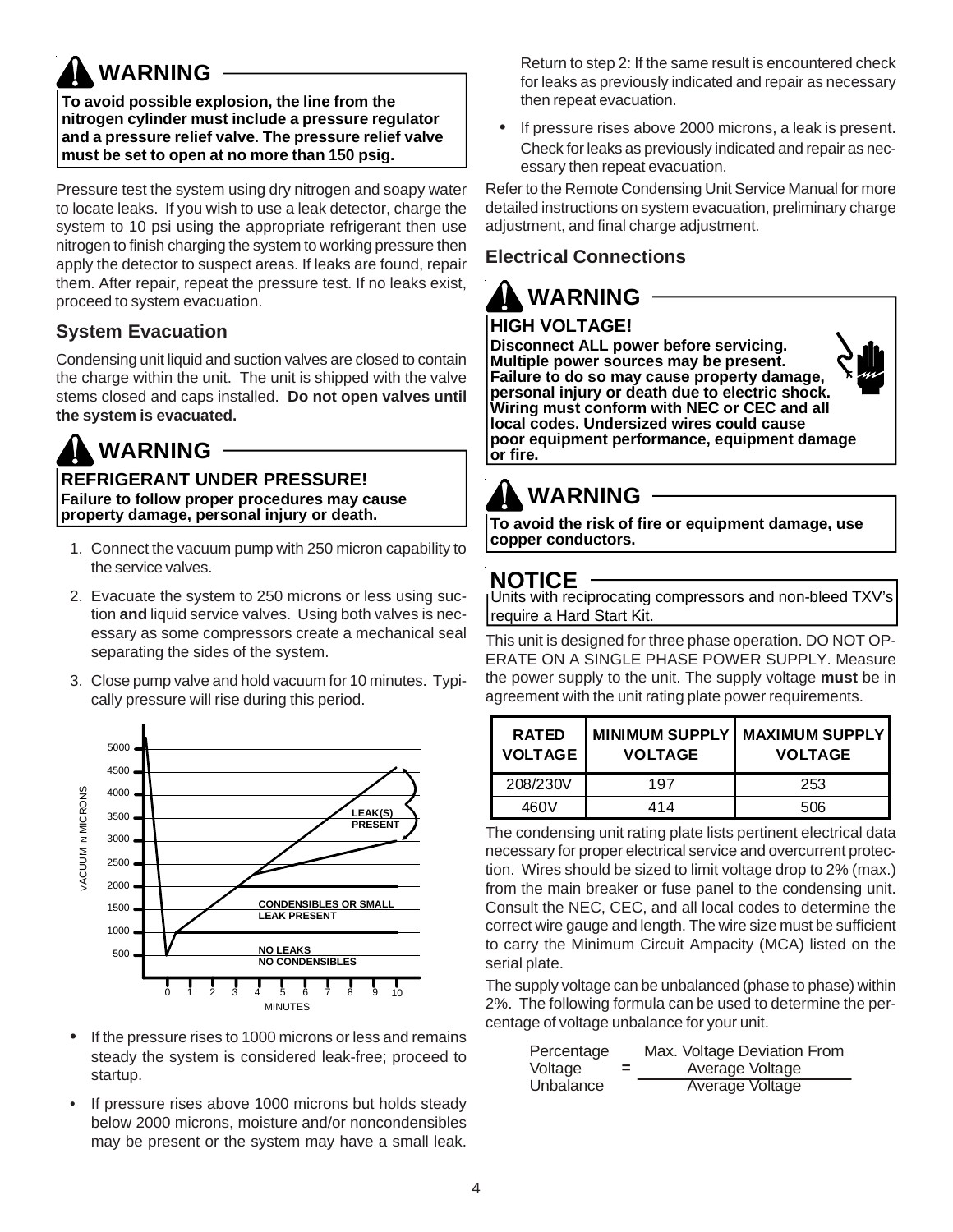#### *Example:*

| $L1-L2 = 220V$ |  |
|----------------|--|
| $L2-L3 = 216V$ |  |

*Average Voltage = (220 + 216 + 213)/3 = 649/3*

*Maximum Deviation from Average = 220 - 216 = 4*

*% Voltage Unbalance = 100 x (4/216) = 400/216*

#### **MAXIMUM ALLOWABLE LENGTH IN FEET TO LIMIT VOLTAGE DROP TO 2%**

| Wire<br><b>Size</b> | <b>Minimum Circuit Ampacity (MCA)</b> |     |     |           |           |           |           |           |
|---------------------|---------------------------------------|-----|-----|-----------|-----------|-----------|-----------|-----------|
| (AWG)               | 10                                    | 15  | 20  | 25        | 30        | 35        | 40        | 45        |
| 14                  | 75                                    | 50  | 37  | <b>NR</b> | <b>NR</b> | <b>NR</b> | <b>NR</b> | NR.       |
| $12 \overline{ }$   | 118                                   | 79  | 59  | 47        | <b>NR</b> | <b>NR</b> | <b>NR</b> | NR.       |
| 10                  | 188                                   | 125 | 95  | 75        | 63        | 54        | <b>NR</b> | <b>NR</b> |
| 8                   | 301                                   | 201 | 150 | 120       | 100       | 86        | 75        | 68        |
| 6                   | 471                                   | 314 | 235 | 188       | 157       | 134       | 118       | 110       |

\*Based on NEC 1996

#### *Example:*

*A 7 ½ Ton unit is to be installed. The distance from the building to the unit is 75'. Calculate the minimum wire size assuming no more than 2% voltage drop.*

*MCA for 7 <sup>1</sup>/<sub>2</sub> Ton 230V unit = 43.3 (from S&R plate).* 

*Applying previous table wire sizes less than #8 AWG cannot be used for circuits which have a rating of 45A. The #8 wire is not suitable since the maximum length for a 45A circuit is 68'.* 

*Solution: Use a #6 AWG wire suitable up to 110'.* 

*NOTE: It is the contractors's responsibility to follow the NEC (USA) or CEC (Canada) when sizing the service wire for this unit.*

Local codes often require a disconnect switch located near the unit; do not install the switch on the unit. Refer to the installation instructions supplied with the indoor furnace/air handler for specific wiring connections and indoor unit configuration. Likewise, consult the instructions packaged with the thermostat for mounting and location information.

### **Overcurrent Protection**

The following overcurrent protection devices are approved for use.

- Time delay fuses
- HACR type circuit breakers

These devices have sufficient time delay to permit the motorcompressor to start and accelerate its load.

Refer to the unit serial plate and this table for the maximum overcurrent protection permitted.

Run all line voltage wiring a conduit from the service disconnect box to the unit. Refer to the NEC (USA) or CEC (Canada) codes for the correct size conduit based on the wire size. The conduit enters the control box through the hole provided in the bottom. **NOTE:** The control box hole is sized for 3/4" conduit. If permitted by code, a flexible conduit is preferred to minimize vibration transmission from the unit to the building.

Connect the line voltage wires to the L1, L2, and L3 terminals of the definite purpose contactor (located in the unit control box). Refer to the wiring diagram attached to the unit when making these connections.

### **Three Phase Compressor Rotation**

### **CAUTION**

Use care when handling scroll compressors. Dome temperatures could be hot.

Three phase scrolls are power phase dependent and can compress in more than one direction.

Verify proper rotation for three phase compressors by ensuring the suction pressure drops and discharge pressure rises when the compressor is energized. **NOTE:** When operated in reverse, a three phase scroll compressors is noisier and its current draw substantially reduced compared to marked values.

To correct, disconnect power and switch any two leads at the unit contactor and re-observe.

### **High Voltage Connections**

Route power supply and ground wires through the high voltage port and terminate in accordance with the wiring diagram provided inside the control panel cover.

### **Low Voltage Connections**

Condensing unit control wiring requires a two-conductor low voltage circuit from the room thermostat. The wiring should be no smaller than 18 AWG and the field connection for this circuit must be made in the unit control box using solderless connectors (i.e. wire nuts). See the following diagram for a typical low voltage hook-up.

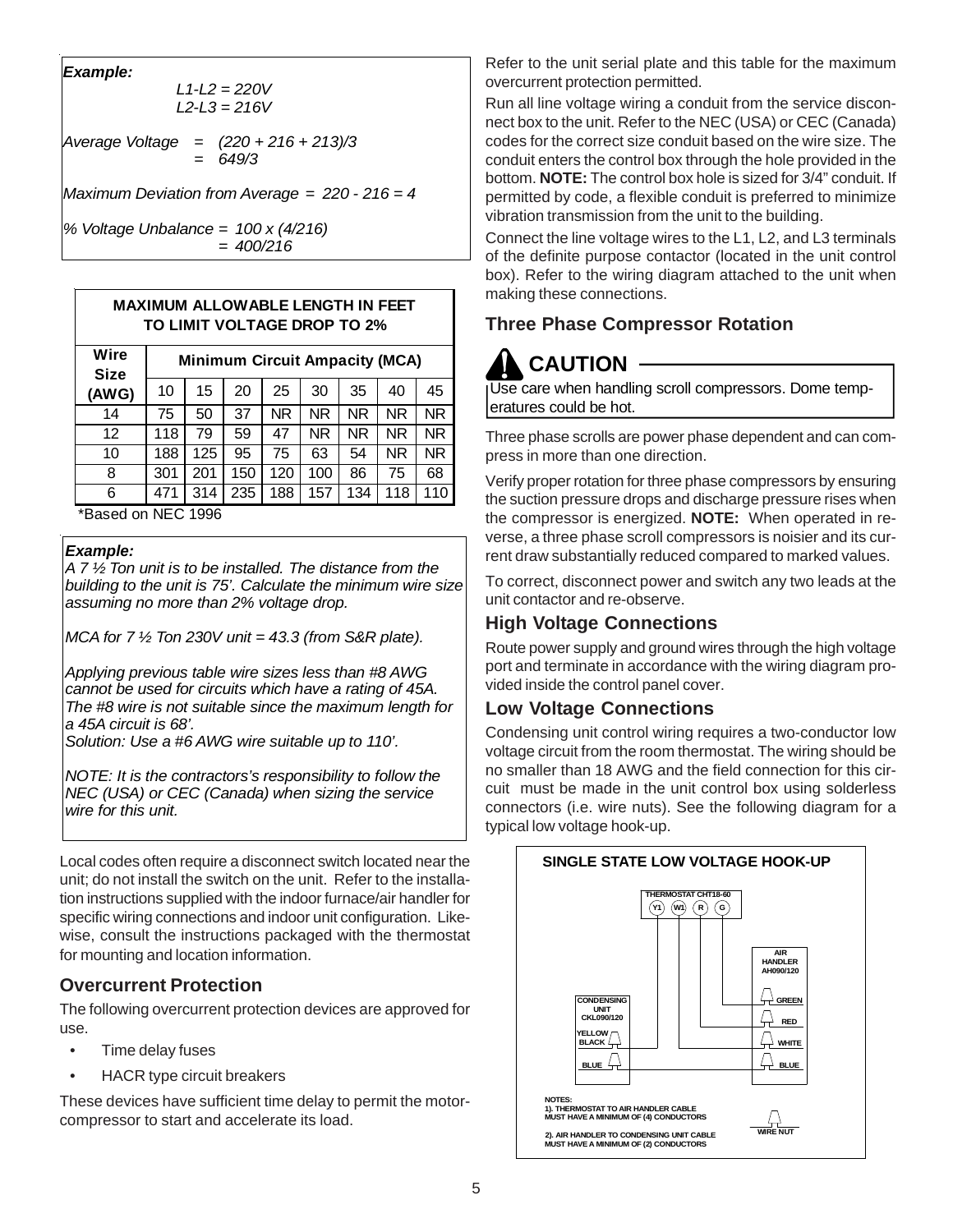### **System Start Up**

Never operate the compressor with the suction valve closed to test the compressor's pumping efficiency. In some cases, this can result in serious compressor damage and loss of warranty coverage.

For the 7-1/2 ton unit starting charge should be 15 lbs. of R-410A and 18 lbs. for the 10 ton unit. The length of line set, indoor unit airflow, condensing unit location and number of tubing fittings will have an impact on final unit charge amount. Turn the electrical power on, and let the system run. Wait for the refrigerant pressures to stabilize.

#### **Charge Verification**

## **WARNING**

#### **REFRIGERANT UNDER PRESSURE!**

- **Do not overcharge system with refrigerant.**
- **Do not operate unit in a vacuum or at negative pres sure.**

**Failure to follow proper procedures may cause property damage, personal injury or death.**

### **CAUTION**

Use refrigerant certified to AHRI standards. Used refrigerant may cause compressor damage. Most portable machines cannot clean used refrigerant to meet AHRI standards.

### **NOTICE**

Violation of EPA regulations may result in fines or other penalties.

### **CAUTION**

Operating the compressor with the suction valve closed will void the warranty and cause serious compressor damage.

### **Final Charge Adjustment**

The outdoor temperature must be 60°F or higher. Set the room thermostat to COOL, fan switch to AUTO, and set the temperature control well below room temperature.

After system has stabilized per startup instructions, check subcooling and superheat as detailed in the following section.

#### **Expansion Valve System**

**NOTE:** EXPANSION VALVE BULB, MUST BE IN PLACE ON SUCTION LINE & INSULATED EXPANSION VALVE IN-DOORS: At stabilized cooling conditions and with an outdoor temperature of 60°F or higher, the system should have from 9°F to 13°F subcooling. For a proper subcooling reading, measure the refrigerant pressure and temperature at the outdoor unit's liquid line service valve. If you have less than 9°F subcooling slowly adjust the charge by adding refrigerant. If you have more than 13°F subcooling slowly adjust the charge by removing refrigerant. While reaching the proper subcooling level it is important to know the discharge line temperature. This temperature should be at least 80ºF over ambient or refrigerant could flood back to compressor. If flooding (i.e. low discharge line temperature) occurs, adjust valve stem on expansion valve inward (clockwise viewing end of expansion valve). This will increase the super heat. After achieving the proper subcooling and a sufficient discharge temperature, make small adjustment to expansion valve stem to reach 8º to 10ºF of super heat. Adjust the valve stem clockwise to increase the superheat and adjust the valve stem counter clockwise to decrease the super heat. If the system is performing properly, reinstall the service port caps and the valve bonnets. With the valve opened, the valve bonnet is the primary seal against refrigerant leaks. Apply two drops of clean oil to the cap threads, allowing the oil to run down to the inner cap seal surface. Close caps finger-tight. Then tighten cap additional two to three hex flats.

**NOTE:** Subsequent opening and replace of the cap will require only 1/2 to 1 hex flat. See the table below for the torque required for an effective seal on the valve bonnet (1/6 turn past finger tight.

| <b>TUBING SIZE</b> | <b>TORQUE</b><br>(ft-Ibs) |
|--------------------|---------------------------|
| 5/8                | 14                        |
| 1.3/8              | 16                        |

After closing the valve bonnet, perform a final refrigerant leak test on the valves and sweat connections. Return the room thermostat to the desired settings.

#### **Troubleshooting**

#### *Qualified Installer/Servicer Only*

When troubleshooting, the first step should always be to check for clean coils, clean filter(s), and proper airflow. Indoor airflow should be 375 to 425 CFM per ton of cooling based on the size of the outdoor unit. The most common way of establishing indoor airflow is heating temperature rise. Indoor airflow will then be (Heating output of equipment) / (1.1 x temp. rise). In other cases, measurement of external static pressure is helpful. For details, see the Installation Instructions for your indoor unit.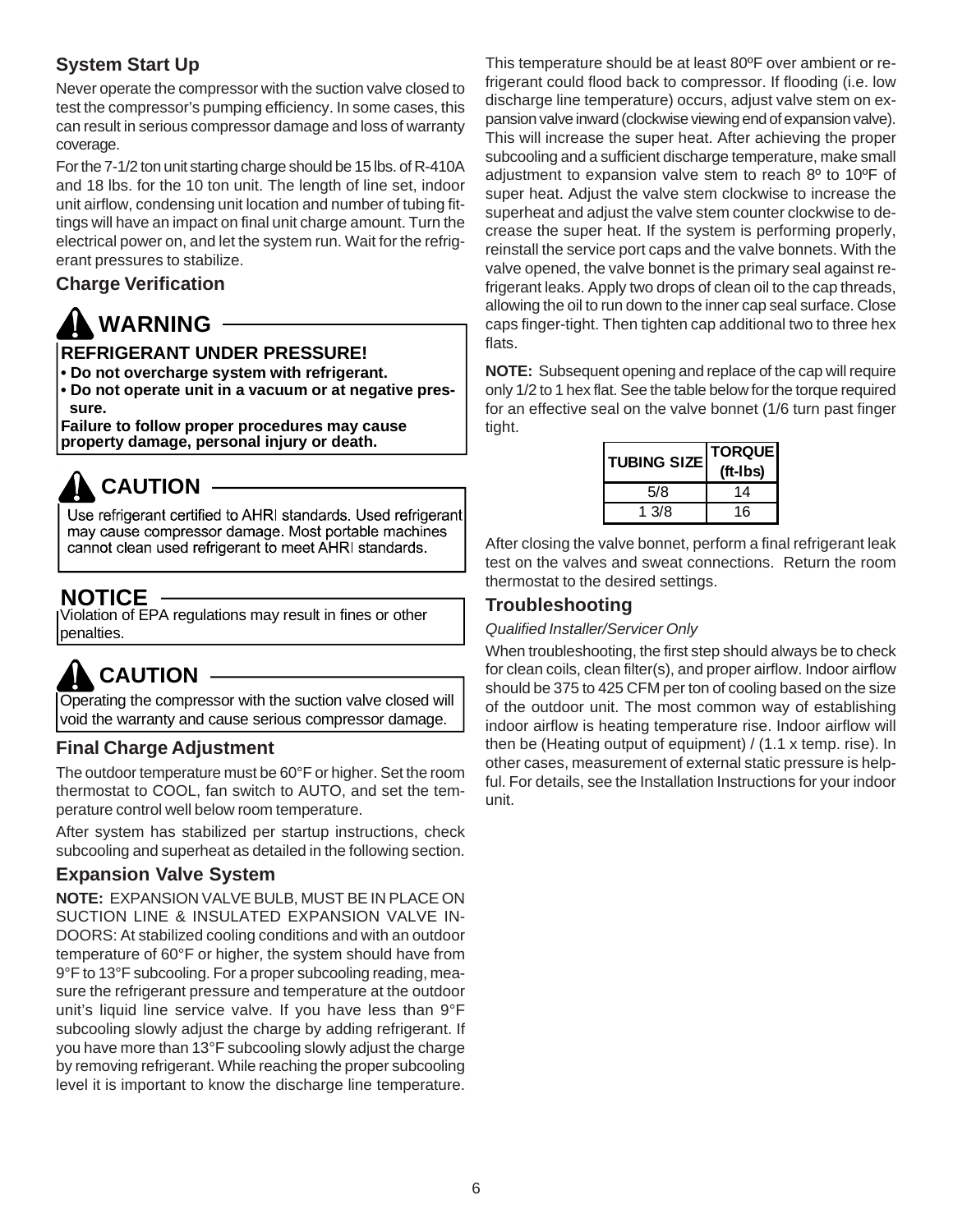### **TROUBLESHOOTING ANALYSIS TABLE**

| <b>COMPLAINT</b>              | <b>PROBABLE CAUSE</b>                                | <b>REMEDY</b>                                           |  |  |  |
|-------------------------------|------------------------------------------------------|---------------------------------------------------------|--|--|--|
|                               | 1. Excessive charge of refrigerant in system.        | 1. Purge or pump-down excessive charge.                 |  |  |  |
| 1. High Head Pressure         | 2. Inadequate supply of air across the               | 2. Make certain that coil is not fouled in any          |  |  |  |
|                               | condenser coil.                                      | way, or that air is not re-circulating.                 |  |  |  |
|                               | 3. Non-condensate gases in the system.               | 3. Purge these gases from the system.                   |  |  |  |
|                               |                                                      | Recharge system, if necessary.                          |  |  |  |
| 2. Low Head Pressure          | 1. System low on refrigerant.                        | 1. Charge system until sight glass is clear of bubbles. |  |  |  |
|                               | 2. Compressor valves broken.                         | 2. Replace compressor.                                  |  |  |  |
|                               | 1. Liquid line valve closed.                         | 1. Open the liquid line valve.                          |  |  |  |
|                               | 2. Restricted liquid line.                           | 2. Replace filter-dryer.                                |  |  |  |
|                               | 3. The bulb of the thermal expansion valve           | 3. Detach the bulb from the suction line and hold       |  |  |  |
|                               | has lost its charge.                                 | in one hand. If no liquid refrigerant goes through      |  |  |  |
|                               |                                                      | the valve, replace the valve.                           |  |  |  |
| 3. Low Suction Pressure       | 4. System low on refrigerant.                        | 4. Test the unit for leaks. Add refrigerant until sight |  |  |  |
|                               |                                                      | glass is free from bubbles, after repairing leak.       |  |  |  |
|                               | 5. Dirty filters.                                    | 5. Clean or replace filter.                             |  |  |  |
|                               | 6. Coil frosted up.                                  | 6. Defrost and clean coil. Clean or replace filters.    |  |  |  |
|                               | 7. Flash gas in the liquid line.                     | 7. Excessive liquid line drop. Check liquid line size.  |  |  |  |
|                               | 8. Quantity of air through evaporator not adequate.  | 8. Increase the blower speed.                           |  |  |  |
| 4. High Suction Pressure      | 1. Expansion valve stuck open.                       | 1. Correct valve action or replace the valve.           |  |  |  |
|                               | 2. Expansion valve bulb not in contact with          | 2. Fasten bulb securely to suction line.                |  |  |  |
|                               | suction line.                                        |                                                         |  |  |  |
|                               | 3. Suction and/or discharge valve leaking or broken. | 3. Replace compressor.                                  |  |  |  |
| 5. Compressor will not start. | 1. Disconnect switch open.                           | 1. Close the disconnect switch.                         |  |  |  |
|                               | 2. Blow fuse or fuse at disconnect switch.           | 2. Check the cause of failure and replace the fuse.     |  |  |  |
|                               | 3. Thermostat set too high.                          | 3. Adjust to lower temperature.                         |  |  |  |
|                               | 4. Selector switch in "Off" position.                | 4. Turn selector switch knob to "Cool" position.        |  |  |  |
|                               | 5. Contactor and/or relay coils burned out.          | 5. Replace contactor and/or relay.                      |  |  |  |
|                               | 6. Loose or open electrical connection in either     | 6. Inspect and secure all electrical connections.       |  |  |  |
|                               | the control or power circuit.                        |                                                         |  |  |  |